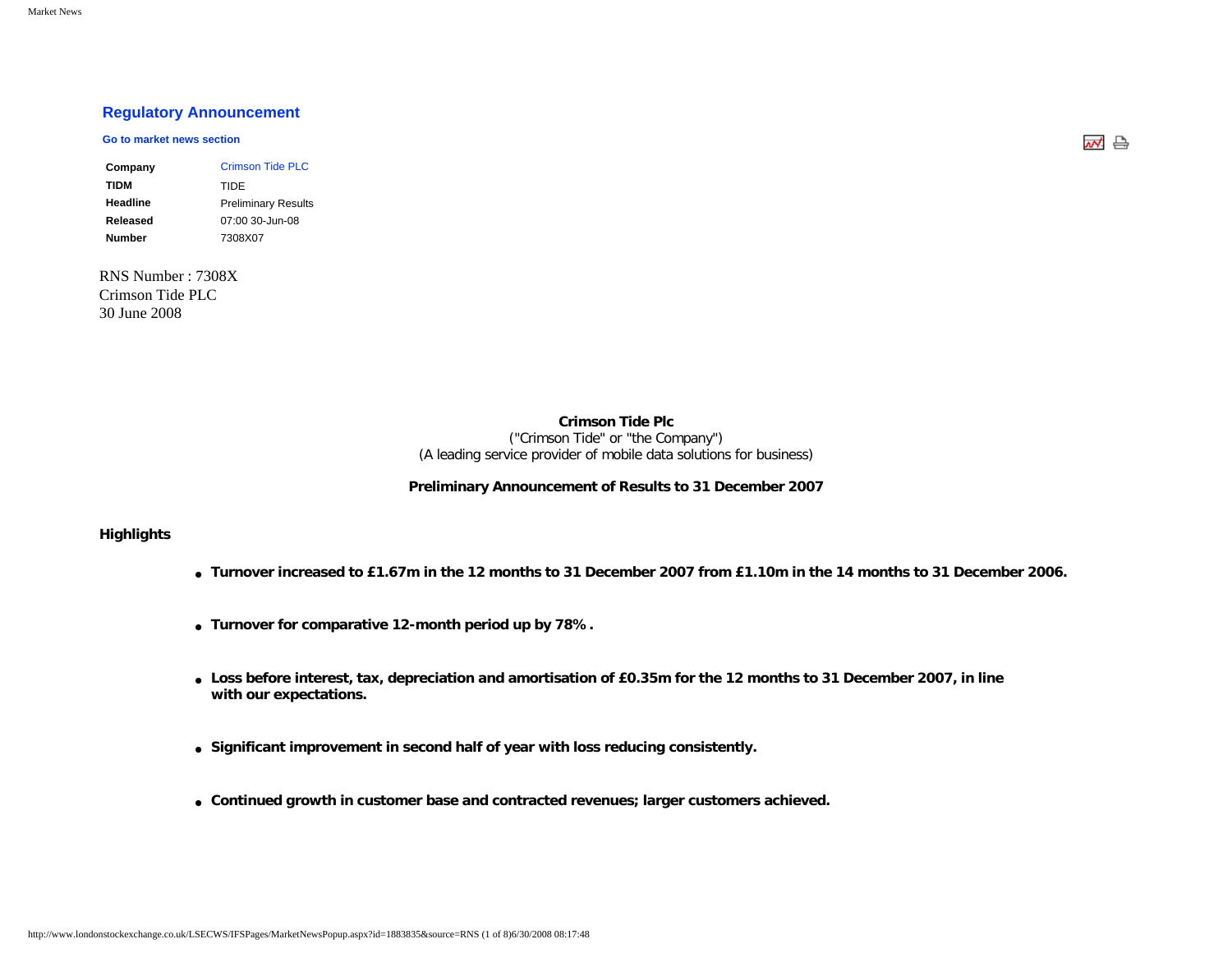#### Chairman's Statement

I am pleased to report the results for Crimson Tide plc for the twelve months ended 31 December 2007, the company's first full year as an AIM listed company. I am particularly pleased to confirm that the growth in the business during the year was significant. Turnover grew to £1.67m which was 78% higher than the equivalent twelve month period in 2006 and 51% higher than the last reported fourteen month period ending 31 December 2006. The loss before tax for the year was £0.41m, in line with our expectations. Notably, the loss for the second half of the year at the EBITDA level was £0.13m, an improvement over the loss in the first half of 43%.

Our mobile data solutions have attracted a wide range of new customers and the size of those customers has been larger than we anticipated. Our solutions are being used in many high street retail outlets and financial institutions. Contract wins with organisations such as Marks & Spencer and Knight Frank have validated our business model and demonstrated our ability to sell to larger organisations. Marks & Spencer monitors contractors cleaning their branches using our real-time handheld solution and Knight Frank uses our system to monitor facilities management in trophy buildings such as The Adelphi in London. These and other contracts have increased in numbers of users and further application development through the year. Our subscription based mobile data solutions have been proved to deliver fast, demonstrable return on investment.

Our operations in the Republic of Ireland had a good year and are now seamlessly integrated into our operational structure. A number of exciting applications have been developed by our staff in Ireland and we have introduced solutions to a number of vertical markets. We have some exciting opportunities in the retail and healthcare fields due for roll-out in 2008.

Building on the successes of 2007, our pipeline of new business opportunities is very strong, both from increasing numbers of subscribers from our existing customers and from new prospects. These opportunities include a range of applications where we have customised solutions for existing vertical markets as well as solutions for areas new to us. We have made a good start to the year and are pressing forward with delivering a wide range of solutions, both in the UK & Ireland.

In summary, during the reported period, we have delivered all that was expected at the time we floated on AIM. We have controlled overheads, grown our revenues and, more importantly, increased our contracted, long-term subscriber base. The Directors are continuing to work hard to drive the business forward towards profitability and believe firmly that the market for our solutions is growing.

The Company's AGM is to be held on 23 July 2008 at 11.00 am at IAF Securities Limited, 117 Jermyn Street, London SW1Y 6HH.

Finally, I would like to thank Crimson Tide's team for their continued commitment and dedication.

Barrie Whipp, Executive Chairman

30 June 2008

#### Enquiries:

| Crimson Tide plc<br>Barrie Whipp, Executive Chairman         | 01892 542444  |
|--------------------------------------------------------------|---------------|
| W.H. Ireland Limited<br>Tim Cofman-Nicoresti/Katy Birkin     | 0121 265 6330 |
| Threadneedle Communications<br>Graham Herring / Josh Royston | 020 7936 9605 |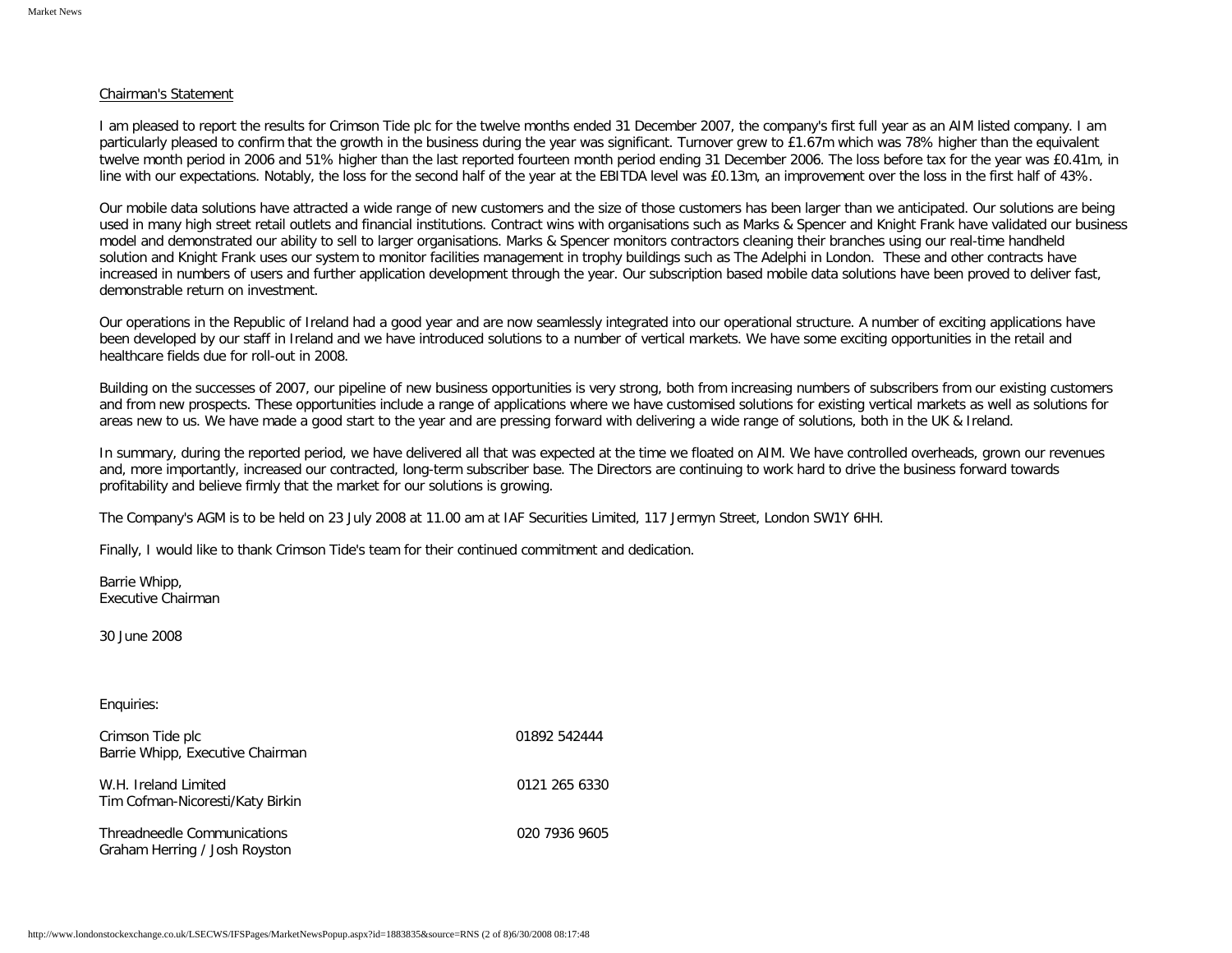# **Crimson Tide Plc**

# **Unaudited consolidated income statement for the 12 months to 31 December 2007**

|                                                                | Group                                     |                                                                  |  |
|----------------------------------------------------------------|-------------------------------------------|------------------------------------------------------------------|--|
|                                                                | Year ended<br>31 December<br>2007<br>£000 | 14<br><b>Months Year</b><br>ended<br>31 December<br>2006<br>£000 |  |
| Revenue                                                        | 1,674                                     | 1,105                                                            |  |
| Cost of sales                                                  | (745)                                     | (524)                                                            |  |
| Gross profit                                                   | 929                                       | 581                                                              |  |
| Total operating expenses                                       | (1, 328)                                  | (876)                                                            |  |
| Loss from operations                                           | (399)                                     | (295)                                                            |  |
| Interest income                                                | 10                                        | 6                                                                |  |
| Interest payable and similar charges                           | (19)                                      | (8)                                                              |  |
| Loss before taxation                                           | (408)                                     | (297)                                                            |  |
| Tax on loss on ordinary activities                             |                                           |                                                                  |  |
| Loss for the year attributable to equity holders of the parent | (408)                                     | (297)                                                            |  |
| Loss per share                                                 |                                           |                                                                  |  |
| Basic and diluted loss per ordinary share (pence)              | 0.14p                                     | 0.13p                                                            |  |

# **Unaudited balance sheet as at 31 December 2007**

| Group          |                |
|----------------|----------------|
| Αs             | As             |
| at 31 December | at 31 December |
| 2007           | 2006           |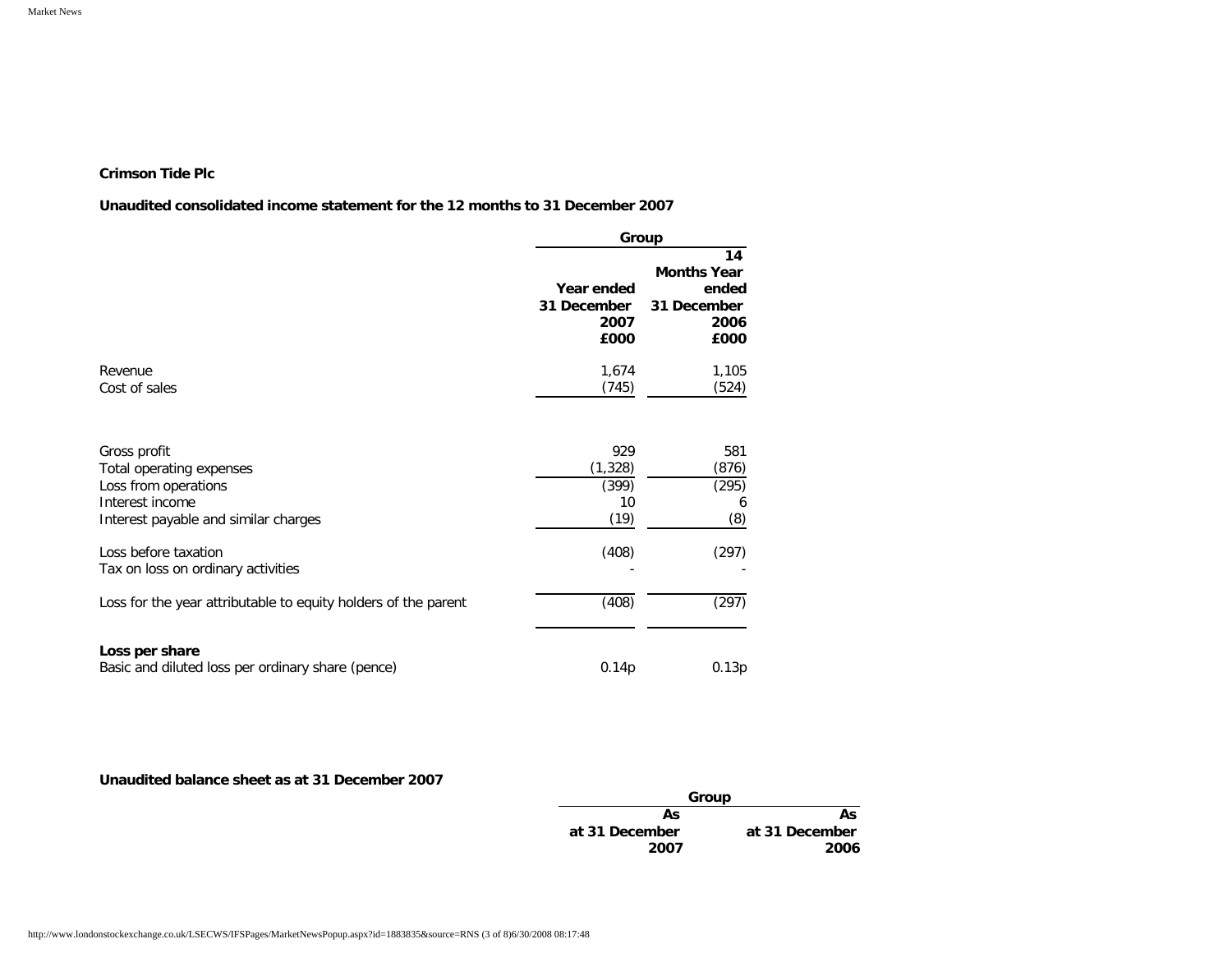|                                                         | £000     | £000     |
|---------------------------------------------------------|----------|----------|
| <b>Fixed Assets</b>                                     |          |          |
| Intangible assets                                       | 889      | 732      |
| Equipment, fixtures & fittings                          | 29       | 24       |
|                                                         | 918      | 756      |
| <b>Current Assets</b>                                   |          |          |
| Inventories                                             | 25       | 28       |
| Trade and other receivables                             | 383      | 414      |
| Cash and cash equivalents                               | 175      | 394      |
|                                                         | 583      | 836      |
| <b>Total assets</b>                                     | 1,501    | 1,592    |
| <b>Equity and liabilities</b>                           |          |          |
| Equity attributable to equity holders of the parent     |          |          |
| Share capital                                           | 5,790    | 5,679    |
| Capital redemption reserve                              | 49       | 49       |
| Share premium                                           | 1,006    | 916      |
| Other reserves                                          | 507      | 457      |
| Reverse acquisition reserve                             | (5, 244) | (5, 244) |
| Retained earnings                                       | (1, 571) | (1, 163) |
|                                                         | 537      | 694      |
| <b>Creditors</b>                                        |          |          |
| Amounts falling due within one year<br><b>Creditors</b> | 862      | 762      |
| Amounts falling due after more than one year            | 102      | 136      |
| <b>Total liabilities</b>                                | 964      | 898      |
| <b>Total equity and liabilities</b>                     | 1,501    | 1,592    |

# **Unaudited statement of changes in equity for the 12 months ended 31 December 2007**

| Group                                         | Share capital | Capital<br>redemp-tion | <b>Share</b><br>premium | Other<br>reserves | Reverse<br>acquisition | Retained<br>earnings | <b>Total</b> |
|-----------------------------------------------|---------------|------------------------|-------------------------|-------------------|------------------------|----------------------|--------------|
|                                               |               | reserve                |                         |                   | reserve                |                      |              |
|                                               | £000          | £000                   | £000                    | £000              | £000                   | £000                 | £000         |
| Balance as<br>at 1 November 2005              | 730           |                        | 279                     |                   |                        | (866)                | 143          |
| Loss for the period                           |               |                        |                         |                   |                        | (297)                | (297)        |
| Proceeds from new<br>shares issued during the | 600           |                        | (63)                    |                   |                        |                      | 537          |
| year                                          |               |                        |                         |                   |                        |                      |              |
| Shares issued on<br>acquisition of IDL        | 40            |                        | 44                      |                   |                        |                      | 84           |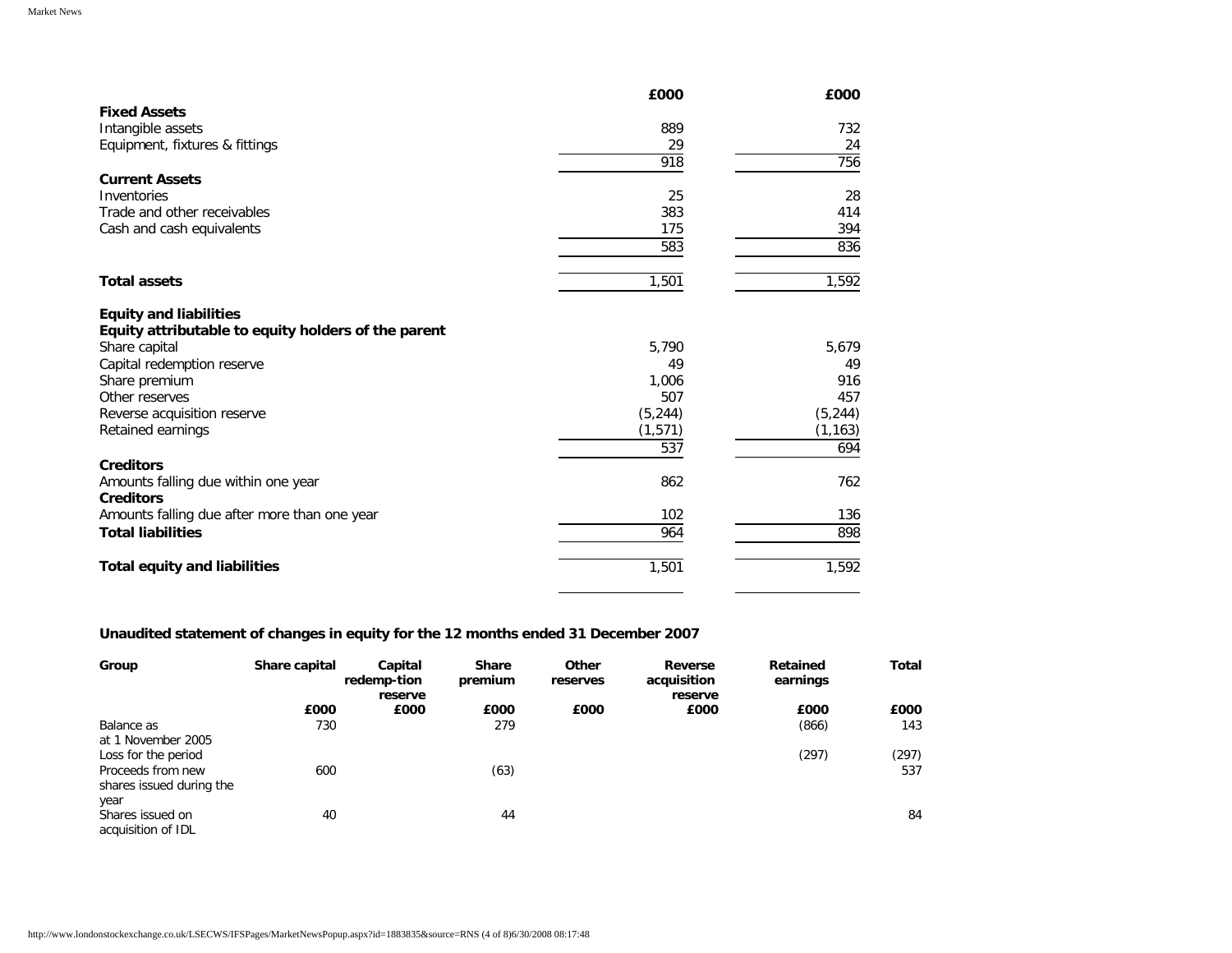| IFRS 3 reverse acquisition<br>conversion               | 4,309 | 49 | 656   | 457  | (5, 244) |                   | 227          |
|--------------------------------------------------------|-------|----|-------|------|----------|-------------------|--------------|
| Balance as at 31<br>December 2006<br>Loss for the year | 5,679 | 49 | 916   | 457  | (5, 244) | (1, 163)<br>(408) | 694<br>(408) |
| Proceeds from new<br>shares issued during the<br>year  | 110   |    | 96    |      |          |                   | 206          |
| Proceeds from warrants<br>exercised during the year    | 1     |    |       |      |          |                   | $\mathbf{1}$ |
| Shares to<br>be issued for acquisition<br>of IDL       |       |    |       | 60   |          |                   | 60           |
| Additional costs for                                   |       |    | (6)   |      |          |                   | (6)          |
| acquisition of IDL<br><b>Translation movement</b>      |       |    |       | (10) |          |                   | (10)         |
| Balance as at 31<br>December 2007                      | 5,790 | 49 | 1,006 | 507  | (5, 244) | (1,571)           | 537          |

Note: "IDL" means Intelligent Data Limited, acquired by Crimson Tide plc on 7 December 2006

# **Unaudited consolidated cash flow statement for the year ended 31 December 2007**

|                                                  | Group                                     | Group                                             |
|--------------------------------------------------|-------------------------------------------|---------------------------------------------------|
|                                                  | Year ended<br>31 December<br>2007<br>£000 | 14 Months<br>ended<br>31 December<br>2006<br>£000 |
| Cash flows from operating activities             |                                           |                                                   |
| Loss from operations                             | (399)                                     | (295)                                             |
| Depreciation of equipment, fixtures and fittings | 10                                        | 23                                                |
| Amortisation of Intangible Assets                | 41                                        | 47                                                |
| Operating cash flows before movements in working |                                           |                                                   |
| capital<br>Decrease in inventories               | (348)                                     | (225)                                             |
| Decrease in trade and other receivables          | 3<br>31                                   | 17                                                |
|                                                  | 30                                        |                                                   |
| Increase/(Decrease) in trade and other payables  |                                           | (33)                                              |
| Cash used in operating activities                | (284)                                     | (241)                                             |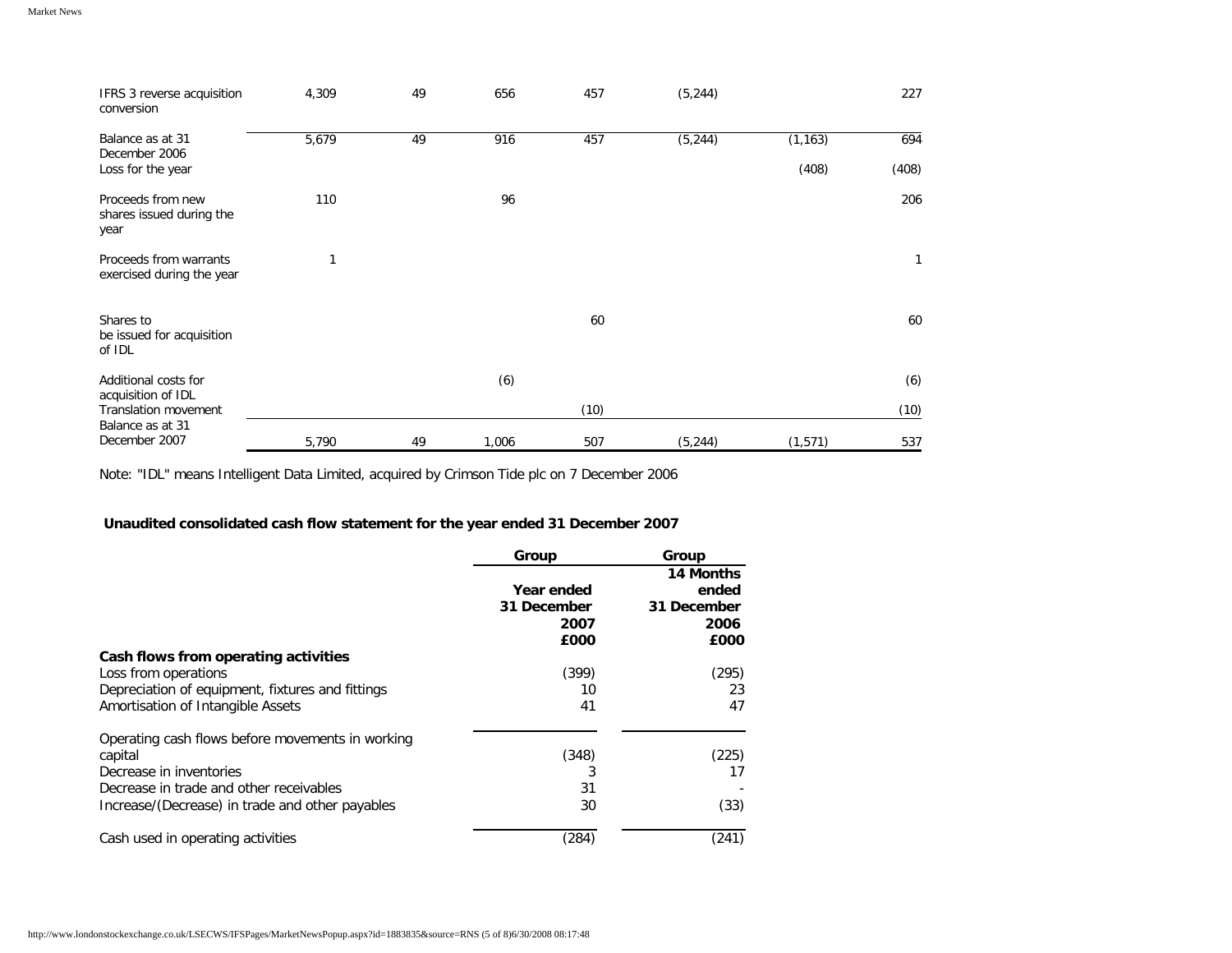| Income taxes paid                                                                                                                                                        |                            |                          |
|--------------------------------------------------------------------------------------------------------------------------------------------------------------------------|----------------------------|--------------------------|
| Net cash used in operating activities                                                                                                                                    | (284)                      | (241)                    |
| Cash flows used in investing activities<br>Acquisition of subsidiaries<br>Interest received                                                                              | (60)<br>10                 | (467)<br>6               |
| Net cash used in investment activities                                                                                                                                   | (50)                       | (461)                    |
| Cash flows from financing activities<br>Net proceeds on issues of shares<br>Interest paid<br>Net (decrease)/increase in borrowings<br>Net cash from financing activities | 206<br>(19)<br>(49)<br>138 | 848<br>(8)<br>147<br>987 |
| Net (decrease)/increase in cash and cash<br>equivalents                                                                                                                  | (196)                      | 285                      |
| Net cash and cash equivalents at beginning of<br>period                                                                                                                  | 371                        | 86                       |
| Net cash and cash equivalents at end of<br>period                                                                                                                        | 175                        | 371                      |

# **Crimson Tide Plc**

**Notes to the Consolidated Financial Statements for the 12 months ended 31 December 2007** 

# **A. Significant accounting policies**

● Basis of preparation

The preliminary results for the period to 31 December 2007 are unaudited. The consolidated financial statements of Crimson Tide plc will be prepared and approved by the Directors in accordance with applicable law and International Financial Reporting Standards, incorporating International Accounting Standards (IAS) and Interpretations (collectively IFRSs) as endorsed by the European Union.

● Basis of consolidation

The Group financial statements consolidate the financial statements of the Company and all of its subsidiaries.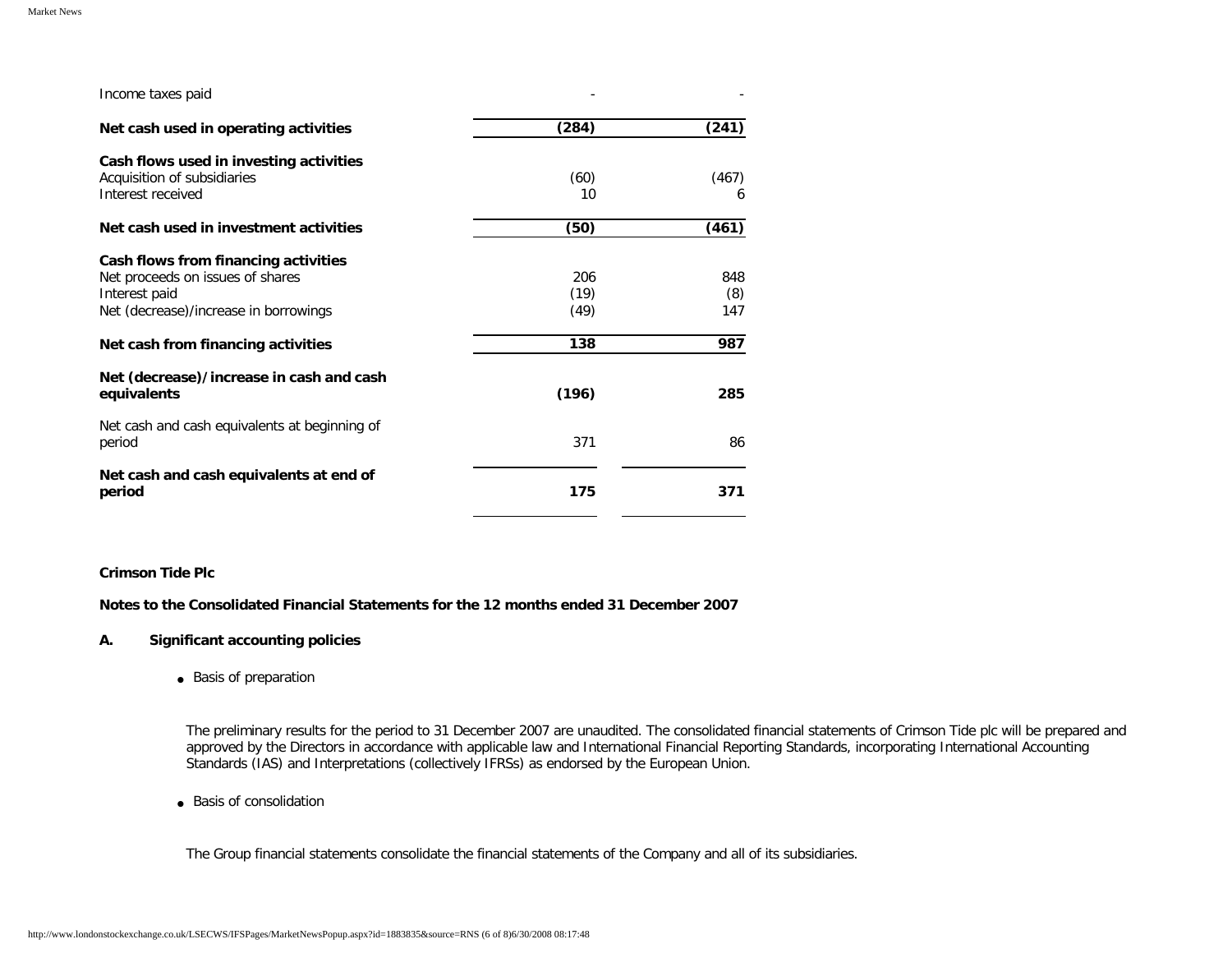On an acquisition, fair values are attributed to the Group's share of net assets. Where the cost of acquisition exceeds the values attributable to such net assets, the difference is treated as purchased goodwill, which is capitalised and subjected to annual impairment reviews. The results of acquired companies are brought in from the date of their acquisition.

#### **B. Acquisitions**

On 7 December 2006 Crimson Tide plc acquired the entire share capital of Intelligent Data Limited (now renamed Crimson Tide (IE) Limited), a company based in Dublin, Ireland for an initial consideration of £220,000 satisfied by cash of £120,000 and the issue of 4 million ordinary shares at 2.5 pence per share.

Following the acquisition, additional consideration of €106,000 became due to the sellers in 2007 representing the net working capital balance acquired, of which €80,000 was paid during the year; the balance will be settled in 2008. Further consideration was paid to the sellers in April 2008 in the form of 3.2 million Crimson Tide plc shares valued at £60,000 in recognition of achieving the target turnover of €1m in 2007, set out in the acquisition agreement.

#### **C. Taxation**

No tax charge has been incorporated into the consolidated accounts for the period ended 31 December 2007 due to the availability of tax losses.

#### **D. Loss per share**

|                                  | Group            |                  |  |
|----------------------------------|------------------|------------------|--|
|                                  | Year ended       | 14 Months ended  |  |
|                                  | 31 December 2007 | 31 December 2006 |  |
| Basic and Diluted Loss per share |                  |                  |  |
| Reported loss (£000)             | (408)            | (297)            |  |
| Reported loss per share (pence)  | 0.14p            | 0.13p            |  |

The loss per share has been calculated by dividing the loss attributable to ordinary shareholders by the weighted average number of shares in issue calculated as follows:

| Weighted average number of ordinary<br>shares:                                                                                  | Year ended<br>31 December<br>2007<br>No. | 14 Months ended<br>31 December 2006<br>No. |
|---------------------------------------------------------------------------------------------------------------------------------|------------------------------------------|--------------------------------------------|
| Opening balance                                                                                                                 | 279,899,089                              | 200.759.180                                |
| Effect of share placing June 2007<br>Effect of warrants exercised during year<br>Effect of Crimson Tide Plc shares post reverse | 6,298,630<br>15,349                      |                                            |
| acquisition                                                                                                                     |                                          | 23,105,112                                 |